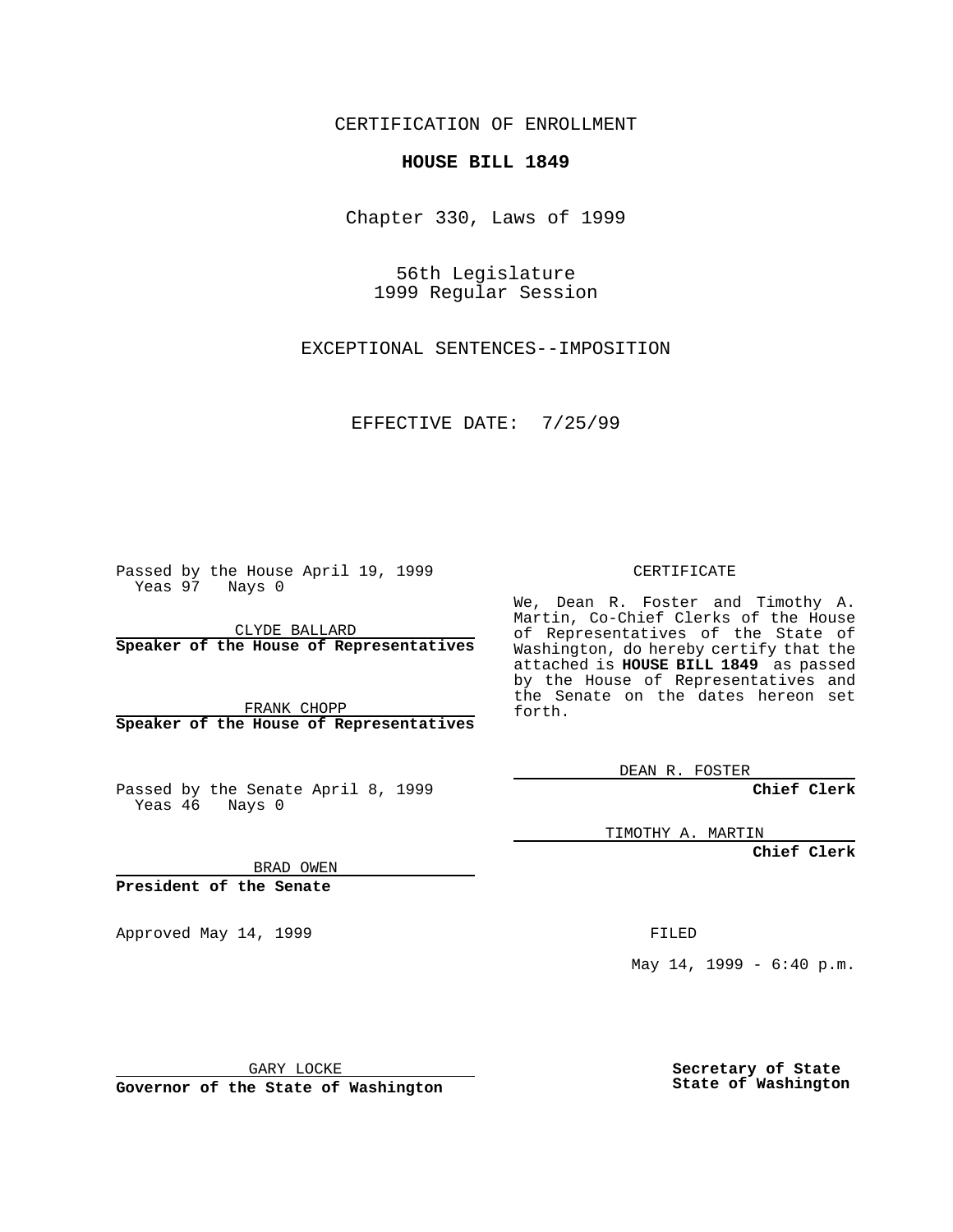## **HOUSE BILL 1849** \_\_\_\_\_\_\_\_\_\_\_\_\_\_\_\_\_\_\_\_\_\_\_\_\_\_\_\_\_\_\_\_\_\_\_\_\_\_\_\_\_\_\_\_\_\_\_

\_\_\_\_\_\_\_\_\_\_\_\_\_\_\_\_\_\_\_\_\_\_\_\_\_\_\_\_\_\_\_\_\_\_\_\_\_\_\_\_\_\_\_\_\_\_\_

## AS AMENDED BY THE SENATE

Passed Legislature - 1999 Regular Session

**State of Washington 56th Legislature 1999 Regular Session**

**By** Representatives Kagi, Carrell, Tokuda, Boldt, Lovick, Barlean, McIntire, Edwards, Kenney and Schual-Berke

Read first time 02/08/1999. Referred to Committee on Criminal Justice & Corrections.

 AN ACT Relating to imposing an exceptional sentence; and amending RCW 9.94A.390.

BE IT ENACTED BY THE LEGISLATURE OF THE STATE OF WASHINGTON:

 **Sec. 1.** RCW 9.94A.390 and 1997 c 52 s 4 are each amended to read as follows:

 If the sentencing court finds that an exceptional sentence outside the standard range should be imposed in accordance with RCW 9.94A.120(2), the sentence is subject to review only as provided for in RCW 9.94A.210(4).

 The following are illustrative factors which the court may consider in the exercise of its discretion to impose an exceptional sentence. The following are illustrative only and are not intended to be exclusive reasons for exceptional sentences.

(1) Mitigating Circumstances

 (a) To a significant degree, the victim was an initiator, willing participant, aggressor, or provoker of the incident.

 (b) Before detection, the defendant compensated, or made a good faith effort to compensate, the victim of the criminal conduct for any damage or injury sustained.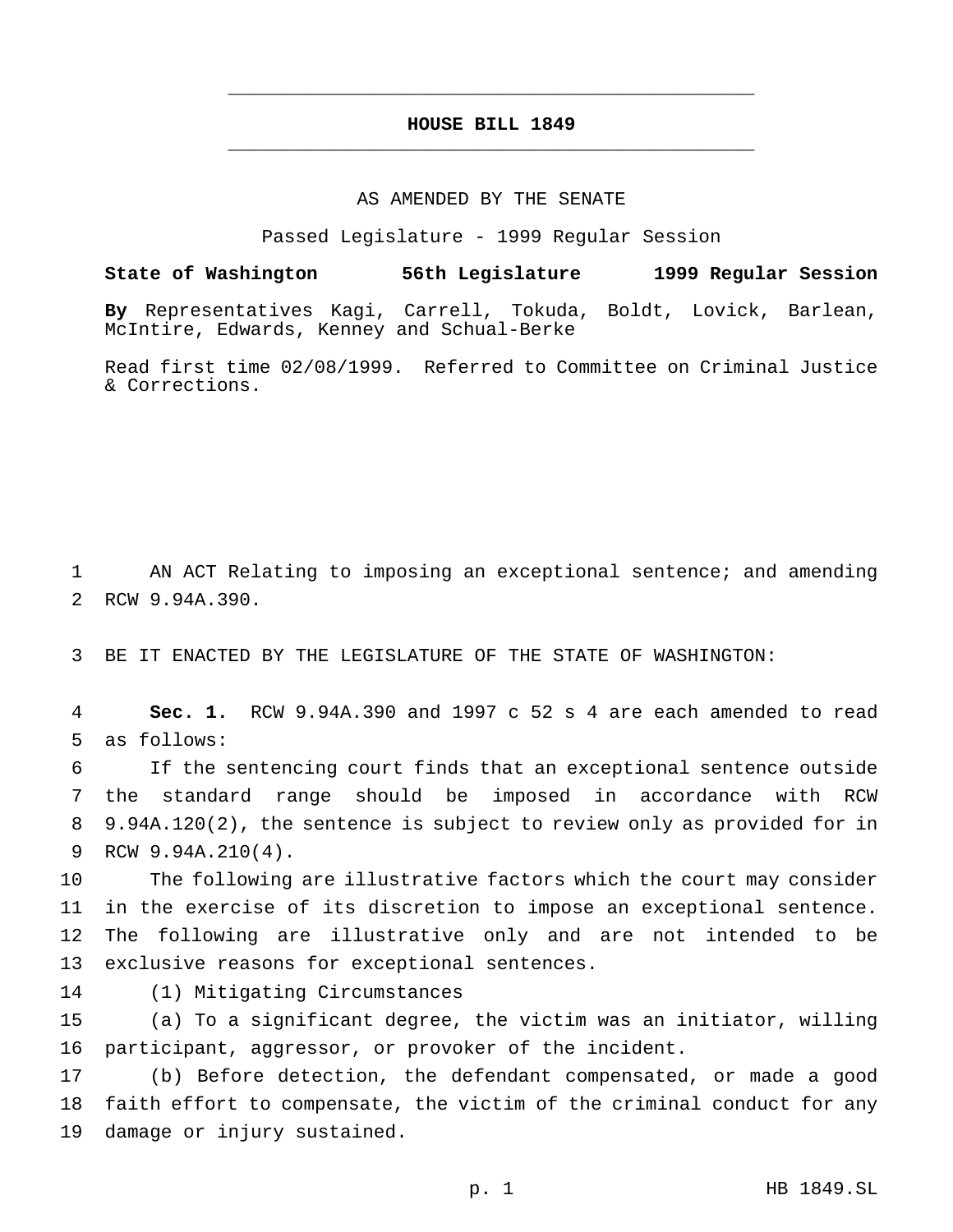(c) The defendant committed the crime under duress, coercion, threat, or compulsion insufficient to constitute a complete defense but which significantly affected his or her conduct.

 (d) The defendant, with no apparent predisposition to do so, was induced by others to participate in the crime.

 (e) The defendant's capacity to appreciate the wrongfulness of his or her conduct or to conform his or her conduct to the requirements of the law, was significantly impaired (voluntary use of drugs or alcohol is excluded).

 (f) The offense was principally accomplished by another person and the defendant manifested extreme caution or sincere concern for the safety or well-being of the victim.

 (g) The operation of the multiple offense policy of RCW 9.94A.400 results in a presumptive sentence that is clearly excessive in light of the purpose of this chapter, as expressed in RCW 9.94A.010.

 (h) The defendant or the defendant's children suffered a continuing pattern of physical or sexual abuse by the victim of the offense and the offense is a response to that abuse.

(2) Aggravating Circumstances

 (a) The defendant's conduct during the commission of the current offense manifested deliberate cruelty to the victim.

 (b) The defendant knew or should have known that the victim of the current offense was particularly vulnerable or incapable of resistance due to extreme youth, advanced age, disability, or ill health.

 (c) The current offense was a violent offense, and the defendant knew that the victim of the current offense was pregnant.

 (d) The current offense was a major economic offense or series of offenses, so identified by a consideration of any of the following factors:

 (i) The current offense involved multiple victims or multiple incidents per victim;

 (ii) The current offense involved attempted or actual monetary loss substantially greater than typical for the offense;

 (iii) The current offense involved a high degree of sophistication or planning or occurred over a lengthy period of time; or

 (iv) The defendant used his or her position of trust, confidence, or fiduciary responsibility to facilitate the commission of the current offense.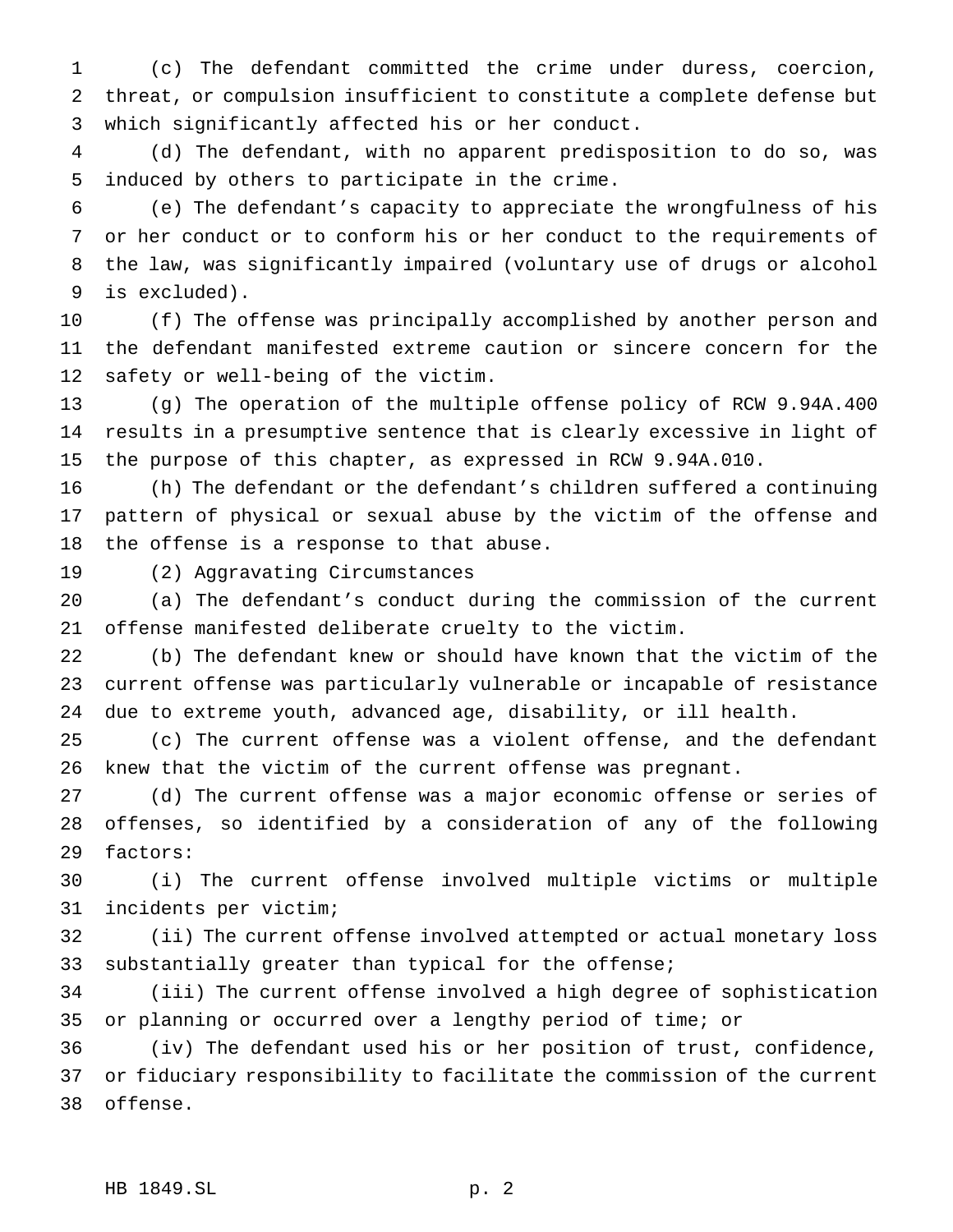(e) The current offense was a major violation of the Uniform Controlled Substances Act, chapter 69.50 RCW (VUCSA), related to trafficking in controlled substances, which was more onerous than the typical offense of its statutory definition: The presence of ANY of the following may identify a current offense as a major VUCSA:

 (i) The current offense involved at least three separate transactions in which controlled substances were sold, transferred, or possessed with intent to do so;

 (ii) The current offense involved an attempted or actual sale or transfer of controlled substances in quantities substantially larger than for personal use;

 (iii) The current offense involved the manufacture of controlled 13 substances for use by other parties;

 (iv) The circumstances of the current offense reveal the offender to have occupied a high position in the drug distribution hierarchy;

 (v) The current offense involved a high degree of sophistication or planning or occurred over a lengthy period of time or involved a broad geographic area of disbursement; or

 (vi) The offender used his or her position or status to facilitate the commission of the current offense, including positions of trust, confidence or fiduciary responsibility (e.g., pharmacist, physician, or other medical professional).

 (f) The current offense included a finding of sexual motivation pursuant to RCW 9.94A.127.

 (g) The offense was part of an ongoing pattern of sexual abuse of the same victim under the age of eighteen years manifested by multiple incidents over a prolonged period of time.

 (h) The current offense involved domestic violence, as defined in RCW 10.99.020 and one or more of the following was present:

 (i) The offense was part of an ongoing pattern of psychological, physical, or sexual abuse of the victim manifested by multiple incidents over a prolonged period of time;

 (ii) The offense occurred within sight or sound of the victim's or the offender's minor children under the age of eighteen years; or

 (iii) The offender's conduct during the commission of the current offense manifested deliberate cruelty or intimidation of the victim.

 (i) The operation of the multiple offense policy of RCW 9.94A.400 results in a presumptive sentence that is clearly too lenient in light of the purpose of this chapter, as expressed in RCW 9.94A.010.